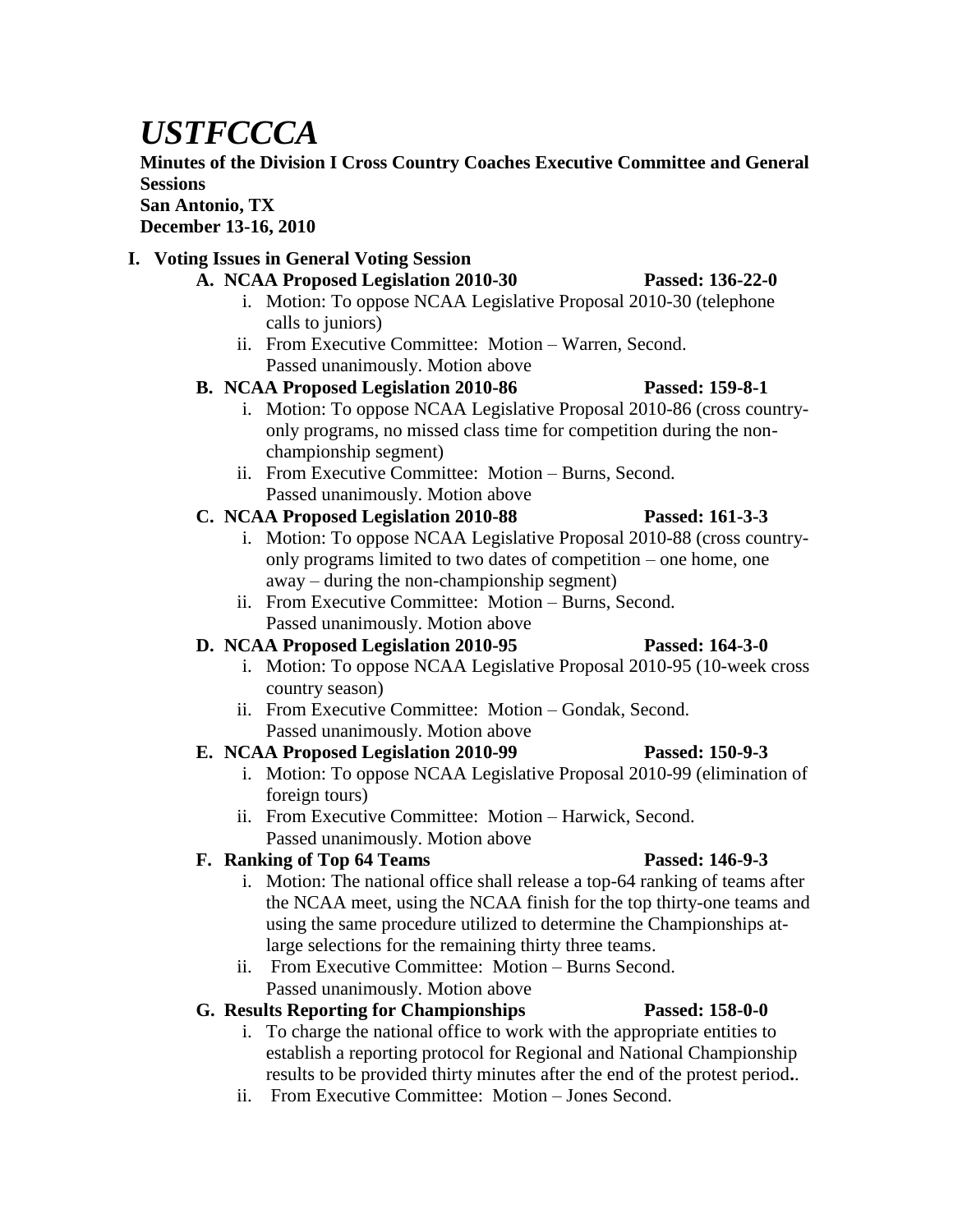Passed unanimously. Motion above

### **H. Unofficial Scores at National Championships Passed: 137-15-3**

- i. Unofficial team scores at the National Championships shall be announced immediately after the race**.**.
- ii. From Executive Committee: Motion Hipp Second. Passed: 17-4-1. Motion above

### **I. Broadcast of NCAA Championship Passed: 154-3-2**

- i. To express extreme displeasure with this year's Championships broadcast and the lack of television coverage. As a body, we are in full support of a quality television broadcast of our championships every year.
- ii. From Executive Committee: Motion Jones (amended Drenth) Second.

Passed unanimously. Motion above

### **J. Coach of the Year Balloting Passed: 150-1-1**

### i. On the online ballot for the National Coach of the Year include the Regional Coaches of the Year, the coaches of the top-5 finishing teams and athletes, and a season bio for the nominees

ii. From Executive Committee: Motion – Drenth. Second. Passed unanimously. Motion above

## **K. Poll Coordinators Passed: 140-1-4**

### i. To retain the Poll Coordinators in their current form of payment and expenses to the national championships and USTFCCCA Convention until the retirement of one or both

ii. From Executive Committee: Motion – Drenth. Second. Passed unanimously. Motion above

# **L. USTFCCCA Division I Code of Ethics Passed: 140-5-3**

- i. To adopt the USTFCCCA Division I Code of Ethics
- ii. From Executive Committee: Motion Drosky. Second. Passed unanimously. Motion above

# **M. Slate of Nominees**

- i. Dave Smith for Second Vice President
- ii. Rebecca Wilmes for Women's At-large Representative
- iii. John Gartland for Division I Cross Country At-large Representative to the USTFCCCA Board of Directors
- iv. Motion from Nominating Committee, approved by Executive Committee unanimously
- v. Voting Results
	- 1. Smith: unanimous voice vote
	- 2. Wilmes: unanimous voice vote
	- 3. Gartland: unanimous voice vote

# **N. NCAA Recruiting Procedures Passed: 200-9-0**

- i. Recommendations on implementation of Recruiting-person days for Division I Cross Country/Track & Field (consistent with Division I Track & Field)
	- 1. Prefer to maintain status quo



- 
- 
-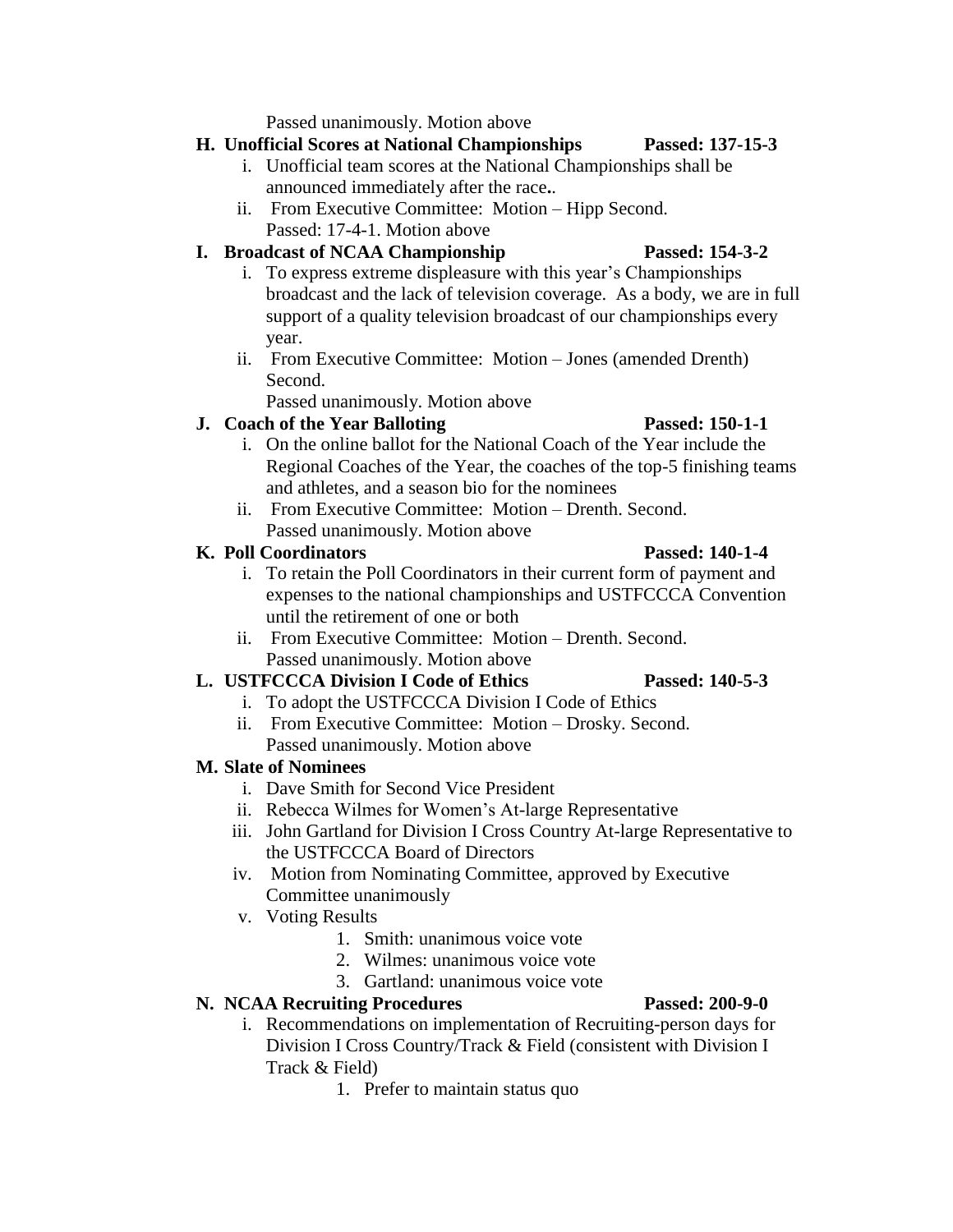- 2. Otherwise recommend Recruiting-person Days over Evaluation Days
- 3. Recommend 200 recruiting-person days per gender
- ii. From Executive Committee: Motion Jones. Second. Passed unanimously. Motion above

### **O. Starting Box Assignments Passed: 193-0-0**

- i. For championship meets box assignments be published and/or available at the course by the first course inspection period.
- ii. From Executive Committee: Motion Jones. Second. Passed unanimously. Motion above

### **P. Entry Period for Regionals Passed: 178-23-3**

- i. For regional championships the entry period opens 13 days prior to the race and close 10 days prior to the race.
- ii. From Executive Committee: Motion Jermyn. Second. Passed unanimously. Motion above

### **Q. Regional Technical Meeting Passed: 170-19-0**

- i. To mandate that an institutional representative be present at the Coaches Technical Meeting the evening prior to the race and receive their team's meet packet.
- ii. From Executive Committee: Motion Drosky. Second. Passed: 22-1-0. Motion above

### **R. Coaching Box at National Championships Failed: 79-108-2**

- i. When available require an area at least 400m in length from the finish line where coaches may have full access to their runners.
- ii. From floor: Motion Piane. Second.

(A-M – Membership Votes, N-R – Unit Votes)

### **II. Voting in Regional Breakout Sessions**

### **A. Men's Regional Representatives**

Great Lakes: Lisa Senakiewich (Michigan State - 1<sup>st</sup> Term) Mountain: Paul Harkins (New Mexico State  $-2<sup>nd</sup>$  Term) South-Central: Scott Slade (UTSA - 1<sup>st</sup> Term)

### **B. Women's Regional Representatives**

Northeast: Vicki Mitchell (Buffalo – 1<sup>st</sup> Term) Mid-Atlantic: Desmond Dunham (Maryland – 1<sup>st</sup> Term)

### **III. Executive Committee – Other Topics**

### **A. National Meet Issues**

- i. Motion make attendance at the Pre-championships banquet mandatory. Burns. Second. Failed: 10-11-0
- ii. Discussed Pre-nationals seeding. No action.
- iii. Discussed motion to require, as part of bid process for the national championships, the host to work with local hotels to block off rooms for participants. Tabled to consult with Division I T&F Executive Committee
- **B. NCAA Rules Cycle for Cross Country and Track & Field**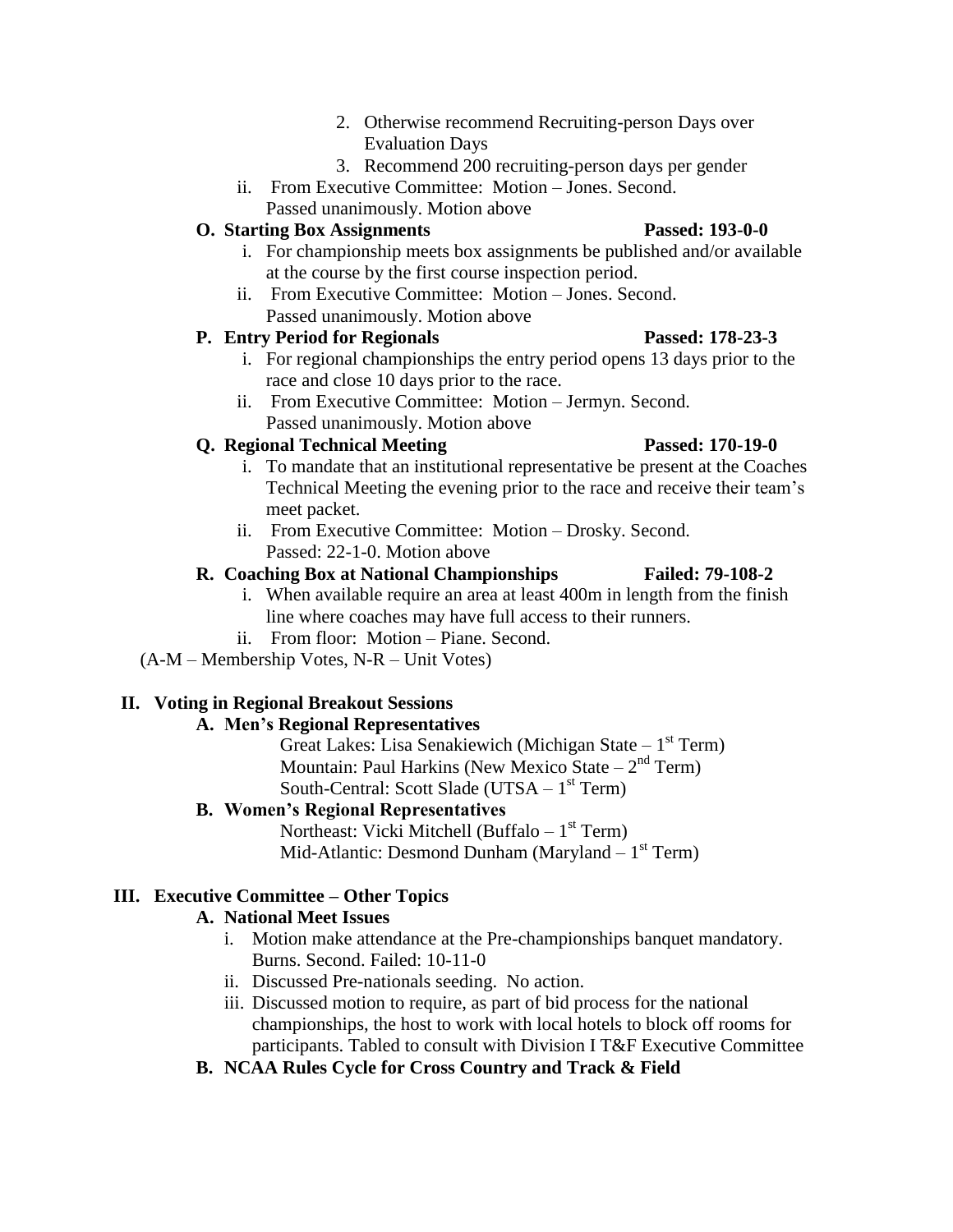Discussed the two-year cycle for proposal and approval of NCAA rules changes. Proposed changes are due by May 1 in even-numbered years. Problems with that deadline were discussed. USTFCCCA will lobby for modification of this deadline.

### **C. NCAA Division I Track & Field Sport Subcommittee Issues**

- **a. Time/Place Recording.** Will resubmit request to require the three-part timing protocol proposed last year.
- b. **NCAA Championships Site.** Will resubmit request to provide recommendation to the T&F Subcommittee on the championship site.
- c. **Championship Day Change**. Will resubmit request to change the national championships to the Saturday before Thanksgiving and the regional meets to the Friday eight days prior, along with the requested information on the physiological effects on the runners, impact on the regular season and missed class time.

### **F. Committee Reports**

- i. **Secretary's Report** Jones. 2009 Minutes reviewed and accepted.
- ii. **Nominations and Elections –** Drenth. See I.M above
- iii. **Awards Committee** Harwick. See I.J above.
- iv. **Law & Legislation Committee**  Jones. No report.
- v. **Championships Committee –** Gartland
	- a. **Qualifying Process Subcommittee –** Drosky No report
	- b. **Field Expansion Subcommittee** Jones
		- 1. Discussed updated NCAA data
		- 2. Discussed course constraints on expanding field.
	- c. **Regional Site Selection Subcommittee** Hipp 1. Discussed need for additional members on this committee, including one from each region to be selected at Regional Breakout sessions.
- vi. **Law & Legislation Committee** Jones. No report
- vii. **Polls Committee** -- Established rankings/poll dates for 2011
	- Regional rankings due on Sundays:

August 28, September 11, 18, 25, October 2, 16, 30 National rankings submitted Mondays:

August 29, September 12, 19, 26, October 3, 17, 31, November 14

- viii. **Date Change Committee**  VanAlstyne. Presented data requested by T&F Sport Subcommittee for President Braman to provide.
- ix. **Cross Country-only Committee** Burns. See I.B&C above
- x. **Meet Presentation Committee**  Hipp.
	- a. Discussed "nuts and bolts" issues such as results reporting and requirements for regional bids.
- xi. **Scholarships Committee** Smith. No report.
- xii. **Directors Cup Committee**  Burns. Recommend ranking top 64 teams. See I.F above.
- xiii. **Television Committee**  Rosen. No report (but see I.I above).
- **IV. General Session – other topics**